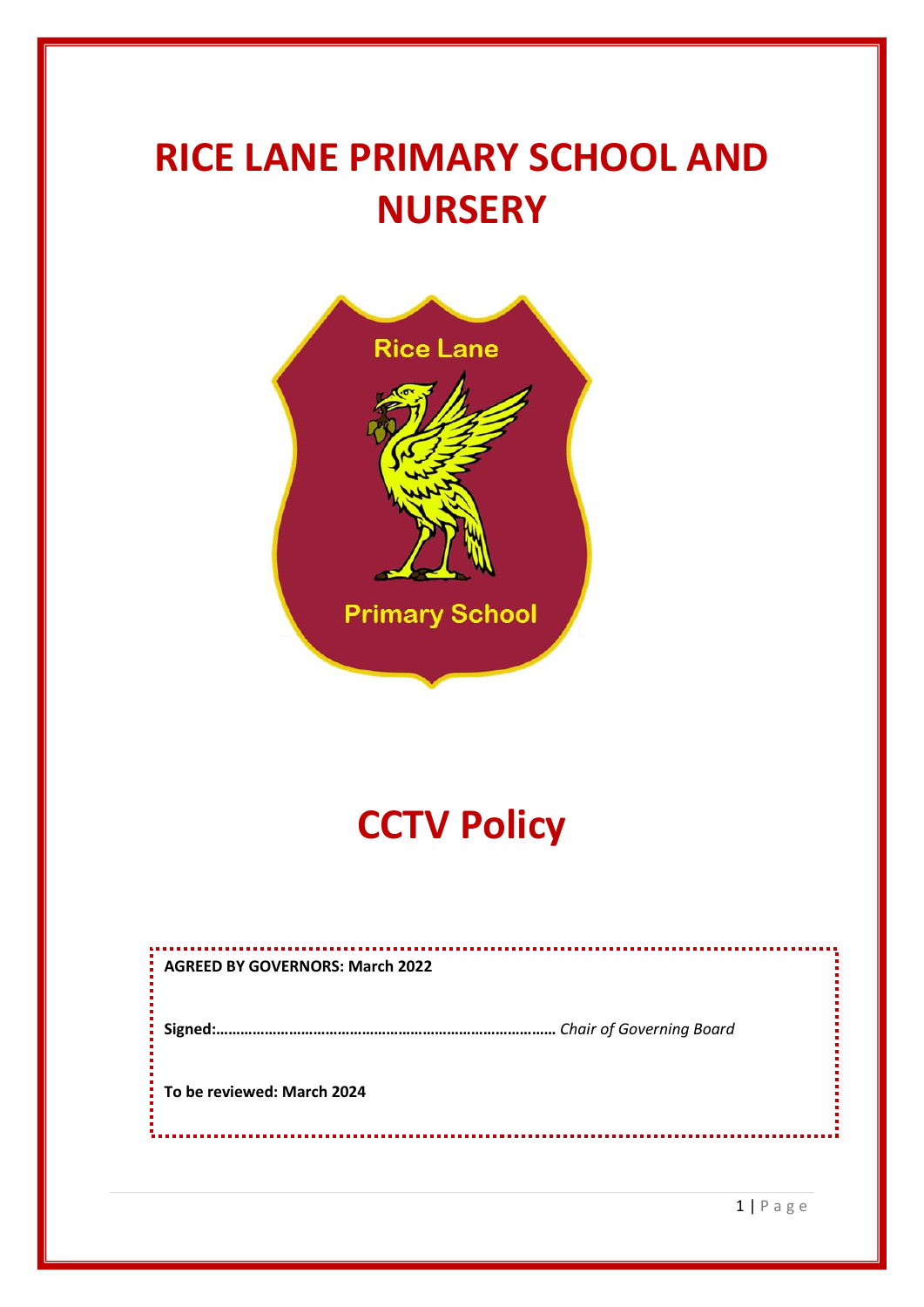#### CCTV STANDARD AND THE LAW

- 1.0 Closed Circuit Television 'CCTV' and its use is governed by the Data Protection Act 2018 (DPA) and the General Data Protection Regulation 2016 (GDPR). The School have a legal duty to comply with the relevant Data Protection Legislation. This Policy is to ensure CCTV within the School is controlled appropriately to facilitate the School's legal obligations, best practice and to reduce risk of information loss. The CCTV Policy should be read in conjunction with the School's additional policies. The Policy is intended for all Schools signedup to the Data Protection Officer Service.
- 1.1 The School is the body that makes the decisions concerning CCTV, for example, who has responsibility for the control of the images, i.e. deciding what is to be recorded, how the images should be used and to whom they may be disclosed. TheSchool is the data controller and is legally responsible for compliance with the GDPR and DPA. This Policy is not intended to replace procedures already in placewithin the School that relate to the physical operation and use of the system.
- 1.2 With regard to the decision as to how the images are used and to whom they maybe disclosed, this delegated responsibility lies with the governing body, SLT and the School's DPO. Certain staff members are identified as authorised personnel,in certain circumstances, regarding the use and control of the equipment and viewing the live or recorded images (see clause 3.1 (f)). This ensures that the sharing of personal data is kept to a minimum within the school.
- 1.3 CCTV can record personal data in the form of a person's face and may indicate 'special category' personal data, such as a person's ethnic origin or physical disability. This means that live or recorded images and monitor screens should notbe viewed by any unauthorised third party without a lawful basis i.e. the person(s)that appear and are identifiable from the footage.
- 1.4 As an organisation frequented by members of the public, including staff, pupils, parents/carers, visitors and contractors, the School is required to place CCTV monitors in a secure environment where those members of the public are not ableto see images.
- 1.5 All authorised operators and employees with access to images are aware of the procedures that need to be followed when accessing the recorded images. All operators are trained by the appropriate person in their responsibilities under the ICO's [CCTV Code of Practice.](https://ico.org.uk/media/for-organisations/documents/1542/cctv-code-of-practice.pdf) All authorised employees are aware of the restrictions in relation to access to, and disclosure of, recorded images within this CCTV Policy. The CCTV Policy must be read by any person/employee/contractor who will process personal data belonging to the Controller, the School. The School will make this CCTV Policy a public facing document.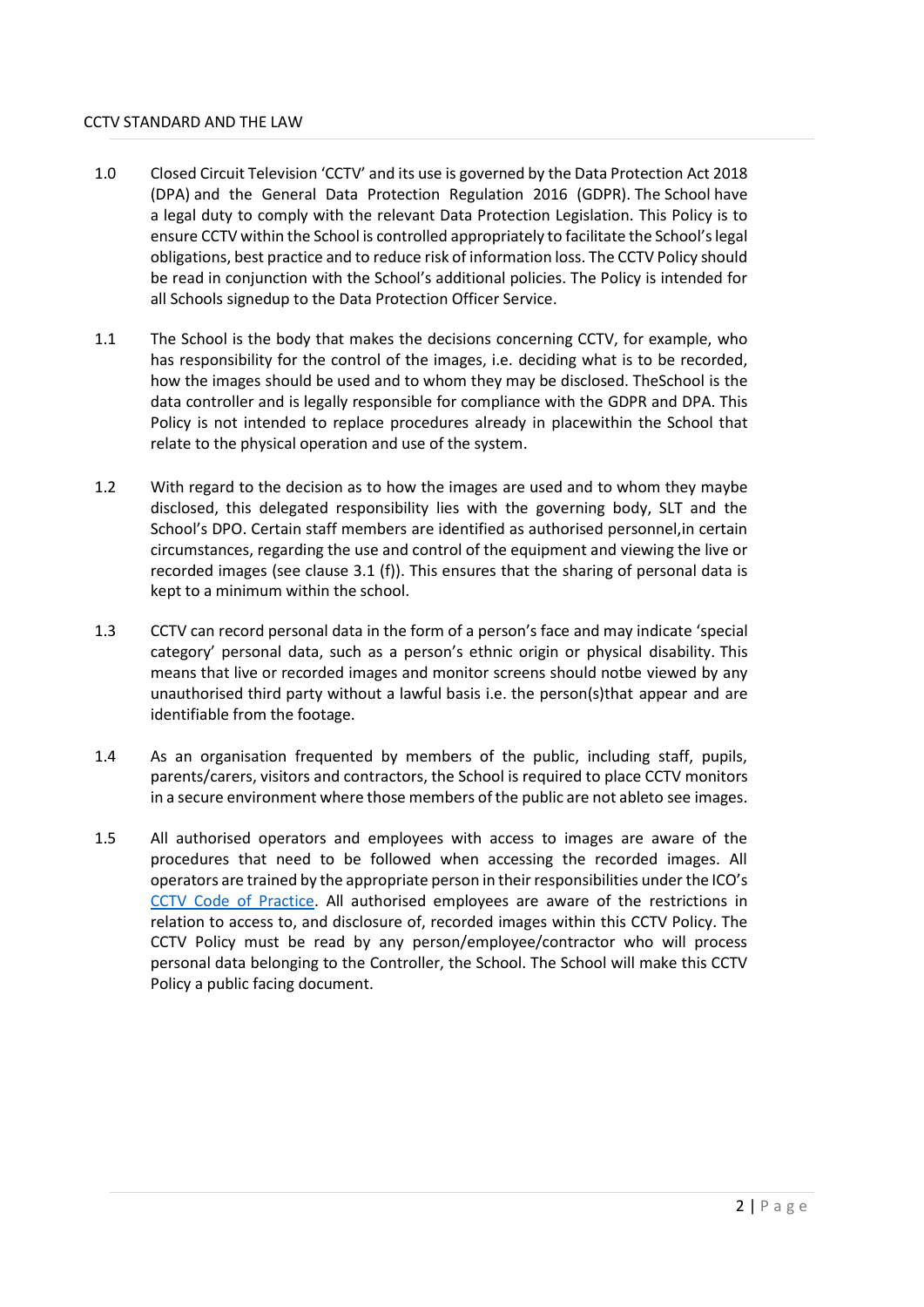#### **2.0 WHY THE SCHOOL USES CCTV**

2.1 The School uses CCTV for the purpose of a public task duty; the management and security of the site, monitoring health and safety and safeguarding of the pupils, parents, visitors and employees on site. By using CCTV, the School can monitor occurrences on site and also the security of the buildings and grounds. The Schoolmay use CCTV for "crime prevention" and it would be acceptable to disclose imagesto law enforcement agencies if failure to do so would be likely to prejudice the prevention and detection of crime. The footage may also be used as evidence during internal disciplinary proceedings or complaints where specific issues have been raised and corroborative evidence is necessary.

### **3.0 HOW THE SCHOOL USES CCTV**

- 3.1 When installing CCTV there are several issues to be taken into consideration, suchas:
	- a. Where to position the cameras?
	- b. Where to position the monitors?
	- c. Who will operate the cameras?
	- d. Who will handle requests for access to the images?
	- e. How do we record who sees the images and for what purpose?
	- f. Who do we authorise to access the images and for what purpose?
	- a) The person or body responsible for the management of the School's premises, under the guidance of the Data Protection Officer (DPO) will beresponsible for identifying the most suitable place to locate the cameras.The cameras will not process data that may be deemed as 'excessive', suchas capturing public areas outside the scope of the School, or where thereis a reasonable expectation of privacy such as toilets or staffrooms, as this goes beyond what is proportionate and necessary to fulfil the purposefor processing the personal data.
	- b) Along with the external considerations, the School's management of premises will identify the most appropriate housing for the monitors, ensuring security and privacy. In maintained schools this may be the LocalAuthority. This will take into account the cabling and technical accessoriesof the equipment. This will be undertaken in compliance with data protection legislation, British Standards and consideration of the advice taken from the School's DPO. This would need to take into account capturing the best view of buildings for the purposes of security and highrisk areas around the School. The cameras must be of such quality to satisfy the purposes of installing the CCTV.
	- c) The CCTV system is owned and operated by the school, and its deploymentis determined by the School's management team. Installation should be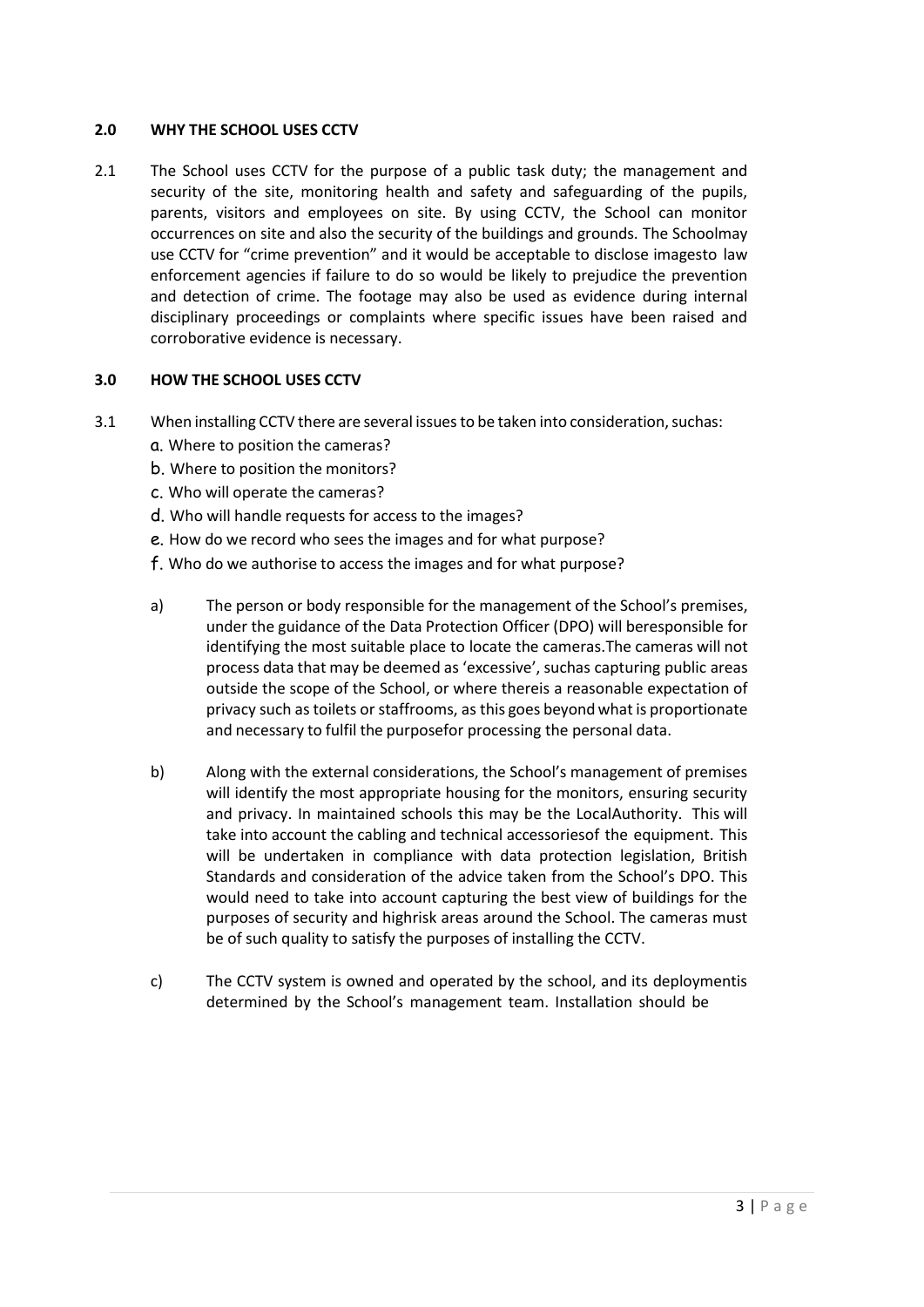carried by an industry-approved installer. The School's authorised personnel is responsible for ensuring that the cameras are working correctly and consistently and will be responsible for ensuring they are maintained. This may mean retaining the services of a specialist CCTV service company who would also be considered as authorised personnel.

- d) Subject Access Requests are dealt with in clause 10.
- e) A record of access and disclosure will be kept for disclosure of images in accordance with clause 6.
- f) Access to recorded images is restricted to authorised personnel only.
- 3.2 The School takes a privacy by design approach and will conduct a Data ProtectionImpact Assessment (DPIA) with guidance from the School's DPO in accordance with GDPR, as they are systematically monitoring and capturing 'vulnerable' data subjects, such as children. The School will also ensure a GDPR compliant agreement is in place with any organisation where personal data/CCTV footage isprocessed on behalf of the School.
- 3.3 Any changes to CCTV monitoring will be subject to a Data Protection Impact Assessment (DPIA) in which the School's DPO will provide advice.
- 3.4 The use of CCTV recording involving audio recording between members of the public is highly intrusive and unlikely to be justified. The appropriate personnel should choose a system without this facility if possible. If CCTV system are equipped with a sound recording facility these should be disabled.
- 3.5 In the exceptional circumstances where audio recording is justified and this hasbeen agreed with the DPO, it must be limited to that which is necessary to achievethe purposes specified in paragraph 4, appropriate signage and notification must make it clear that audio recording is or may be carried out.

## **4.0 OBJECTIVES OF THE CCTV SYSTEM**

- 4.1 To protect pupils, staff and visitors.
- 4.2 To increase personal safety and reduce the fear of crime.
- 4.3 To protect the school buildings and assets.
- 4.4 Without prejudice, to protect the personal property of pupils, staff and visitors.
- 4.5 To support the police in preventing and detecting crime.
- 4.6 To assist in identifying, apprehending and prosecuting offenders.
- 4.7 To assist in managing the School.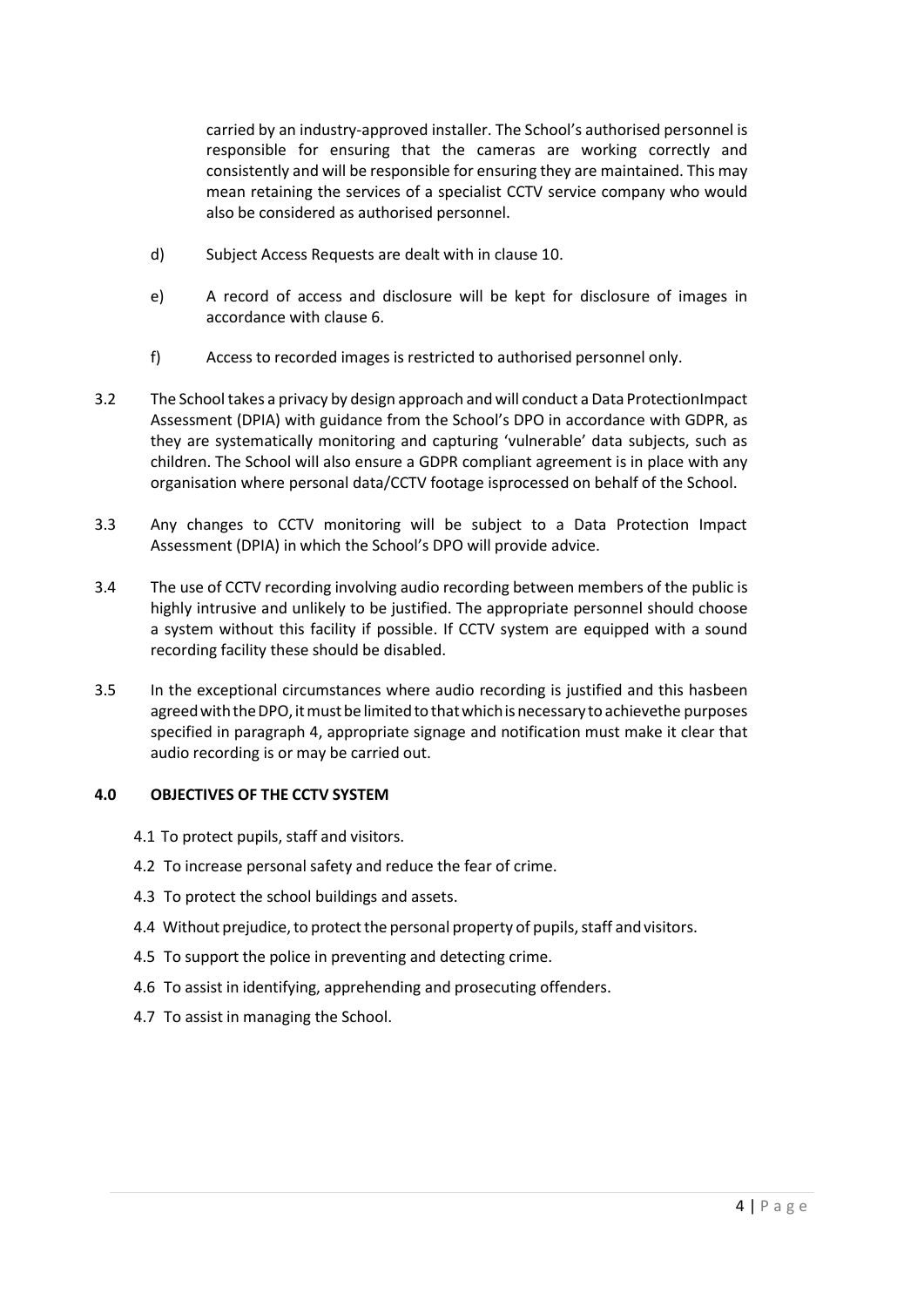#### **5.0 STORING AND VIEWING IMAGES**

- 5.1 When conducting a viewing, either of live images or recorded playback, the viewing should take place in a secure office and only those persons who are authorised and/or who appear on the footage, should be present where relevant. Staff shouldensure that no part of the footage can be seen through a window in a door or a window looking into the office from an external area. The office door should be completely closed for the duration of the viewing and for any discussions about the footage that may follow.
- 5.2 In general, CCTV footage should be kept for a maximum of 30 days, unless an incident has occurred on School premises and the footage is to be kept for a purpose. CCTV footage is stored securely in a lockable office / on the School's password protected software system. If an incident has occurred, the footage in question should be stored securely in a way that maintains the integrity of theimages pending further action. Once the action/investigation has been concluded,a review of the retention of the footage should be exercised and secure,permanent disposal of the footage should occur where there is no longer a valid lawful basis to keep the images.
- 5.3 The School has developed a form called the "CCTV Disclosure Record sheet" and itmust be completed on every occasion that footage is viewed or disclosed to a third party. The form should be filled in as and whena valid request for CCTV footage is made. The form can be located in the School'ssite managers office security systems folder (under Incident). The record will include the following:
	- 5.3.1 the purpose of any searches (Incident) and whether the search wassuccessful or not
	- 5.3.2 who carried out the search
	- 5.3.3 persons present (particularly when reviewing).
	- 5.3.4 date, start and end time of the incident.
	- 5.3.5 date and time of the review (if at a later date)
	- 5.3.6 any other relevant information

## **6.0 DISCLOSURE OF IMAGES**

- 6.1 The School will ensure that any disclosure of images is in a controlled manner andthat the disclosure is consistent with their data mapping and privacy notice in regards to CCTV. Any disclosure should be clearly documented by the School as outlined in clause 5.3.
- 6.2 There will be no disclosure of recorded data to third parties without a lawful basis. It is acceptable for the School to disclose images to law enforcement agencies for the purpose of prevention and detection of crime. These requests should be: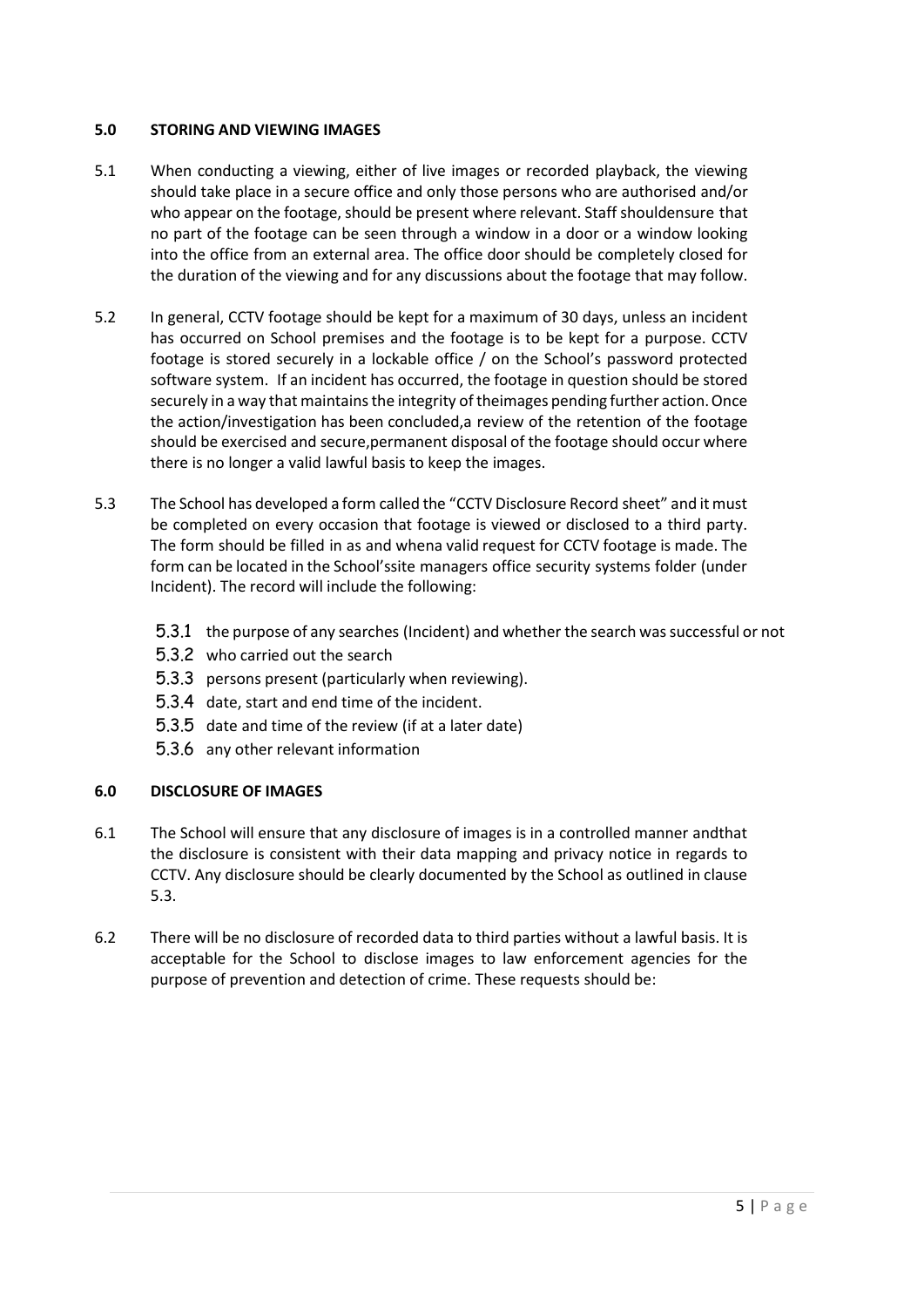- be provided in writing (WA170) where possible
- signed by authorised officers
- Make reference to the name and section of the legislation that entitles them to receive the information.
- 6.3 The school will document in their DPIA how personal information will be shared. In the case of a disclosure request from law enforcement or a valid subject accessrequest, the recording pertaining to the request will be downloaded onto a portable device and securely stored in a locked room until collection. The processwill remain the same when disclosing in regard to insurance purposes. The file willbe encrypted or password protected where possible. Staff will ensure passwords are given to the authorised recipient separately from the emailcontaining the recording, ensuring that the original copy of the recording is keptat the School for only as long as is necessary for the purpose of retaining the recording.
- 6.4 If the immediate viewing of a recording is necessary, this will be governed by clause 5 above.
- 6.5 In cases where disclosure is requested by a third party who does not appear on the footage, extreme caution should be taken and the DPO referred to. Where this is a parent on behalf of a pupil, the Subject Access Guidance should be followed. Where technology permits, images of third parties should be blurred and unidentifiable if a disclosure request does not pertain to them.
- 6.6 The data may be used within the school's discipline and complaints procedures as required, and will be subject to the usual confidentiality requirements of those procedures.

## **7.0 AUTHORISED PERSONNEL AND CIRCUMSTANCES**

- 7.1 The persons authorised to operate the equipment and view the monitors are appropriate personnel. The appropriate personnel will have received training in the operation of the particular systems used by the School. However, there may be occasions that will require contractors to view the monitors during the recordingof live images and also images that have been recorded previously. It is importantto remember that the viewing of all images from a CCTV system must be controlled and consistent with the purpose for which the systemwasinstalled.Ona routine basis, this means that teaching and support staff cannot request to access footage.
- 7.2 On occasion the School may receive a request to carry out covert monitoring on behalf of the Policy, which must be requested with evidence of the Police's RIPAauthorisation for this surveillance. If this is not possible due to sensitivity issues,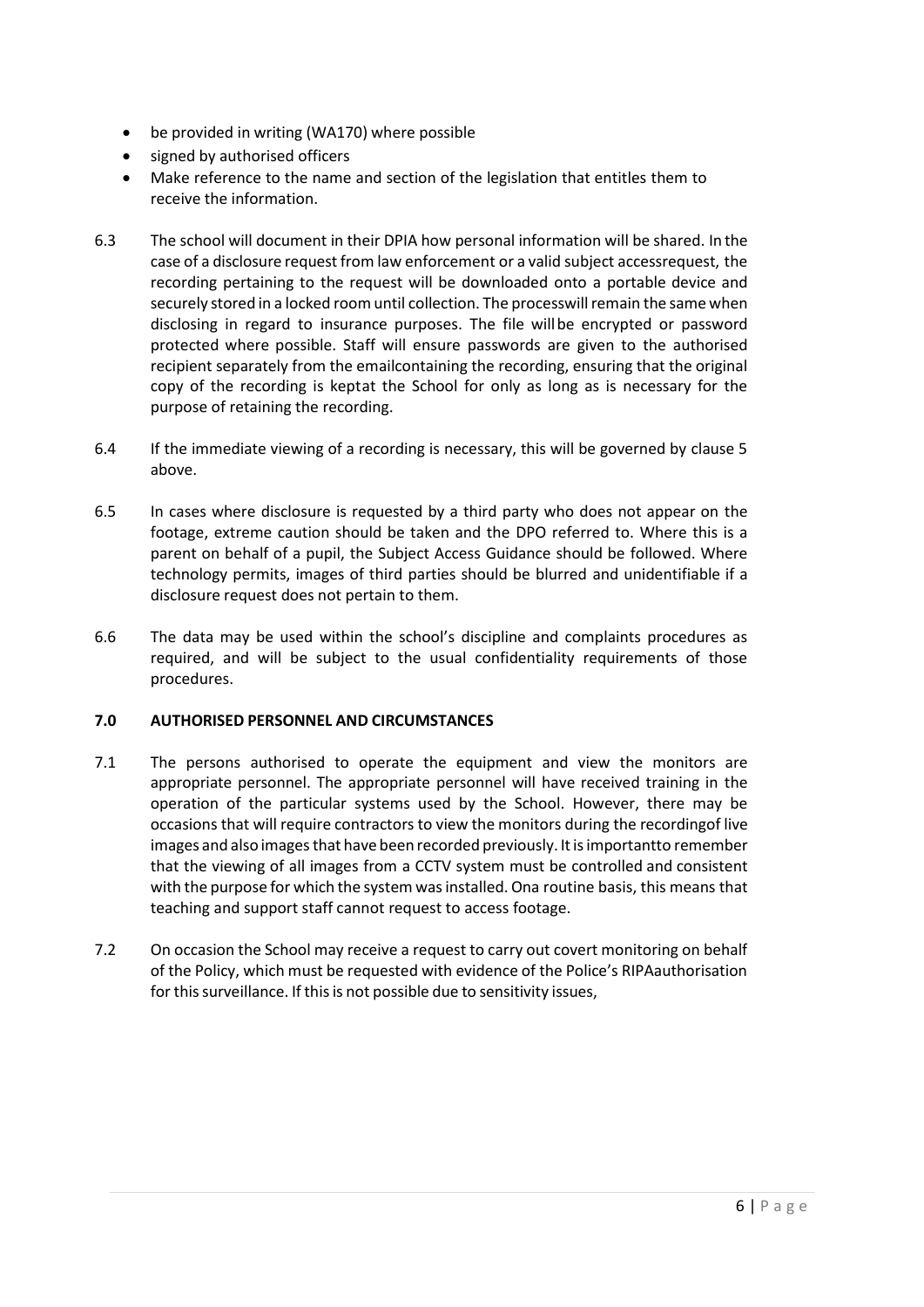the authorised personnel should consider escalation and if there is anyinformation the Police can provide to the School.

- 7.2 Appropriate personnel will allow third parties to view live and recorded images for maintenance purposes and in compliance with the objectives of the CCTV objectives set out in paragraph 4.
- 7.3 The School's DPO may be involved in any circumstances where the School feels advice is necessary. Where the School is unsure of whether to seek advice from the DPO, for the avoidance of doubt advice should be sought.

## **8. BREACHES**

- 8.1 A 'personal data breach' means a breach of security leading to the accidental or unlawful destruction, loss, alteration, unauthorised disclosure of, or access to, personal data transmitted, stored or otherwise processed.
- 8.2 Any breach of security will be initially investigated by the School's appropriate personnel, in order to discuss this further with the School's DPO, governing bodyand Senior Leadership Team. The School's DPO may initiate communications to the ICO, within the 72 hour period, in cases where the breach could lead to or has led to a risk of harm. The School's DPO may extend the communications to those affected by the breach, in order to provide them with the details in regardsto the breach of their personal information and how they can take precautions from further consequences of the breach.
- 8.3 The School may take the appropriate disciplinary action in the relevant circumstances. A breach of this policy will be governed by the School's existing policies and procedures. Any serious breach of the CCTV Policy<sup>1</sup> may be concluded to be a form of gross misconduct. It will be immediately investigated and an independent investigation carried out to make recommendations on how to remedythe breach. This investigation will involve the input of the School's DPO.
- 8.4 A breach of security in relation to CCTV footage will be actioned in line with theSchool's Breach Procedure.

\* Where a criminal offence has been committed on School premises, the School is not under any duty to release the footage to or allow it to be viewed by the subject, their family or friends. Any unauthorised disclosure of the footage may prejudice any subsequent police enquiry. The footage should be downloaded onto disk/memory stick/email attachments and given directly to the police as evidence, following the production by the police of a valid request for disclosure. When an incident occurs on School premises during evenings and weekends, it would be necessary to contact the Site

<sup>&</sup>lt;sup>1</sup> An example of a serious breach would be using the School's CCTV recordings in an unauthorised manner, such as publicising them on social media site(s).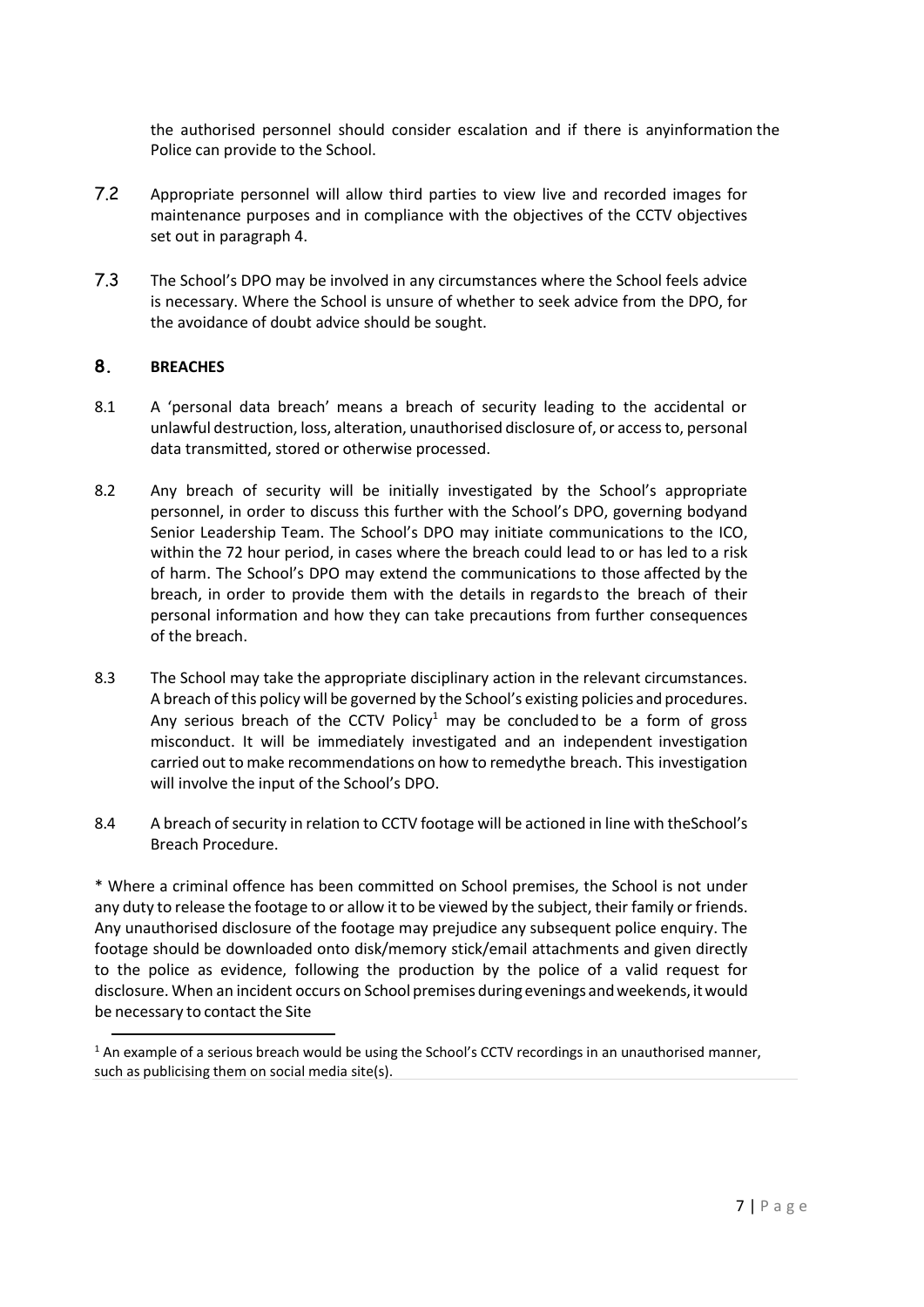Services Manager or appropriate person. This means that on those occasions the Site Services Manager or appropriate person would be an authorised person in order to view footage and in an emergency, disclose it to the police. On receipt of a 'routine' subject access request by an individual, the Site Services Manager or appropriate person should ask the requestor to complete a 'Subject Access Request' form available on the School'swebsite and send it to the School's email address.

If the Site Services Manager or appropriate person receives a request from the police,but it is not an emergency, the request should be directed to the School's email address to be dealt with during normal office hours.

## **9. CCTV and GDPR**

- 9.1 In order to comply with the right to be informed, significant signage is found in prominent positions in all areas where CCTV cameras operate to inform staff, students and the general public that they are entering an area where their imagesare being recorded either as still or video footage. Employee, parent, pupil and visitor privacy notices include the information that the school uses CCTV cameras.Visitors must have the knowledge of who to contact to make an enquiry regardingthe system where this is not obvious.
- 9.2 The right for individuals to request access to their data can be exercised using asubject access request template on the school's website.
- 9.3 The right to object/restrict processing may be possible in certain circumstances. However, this will be considered on a case by case basis.
- 9.4 The right to rectification will apply where possible.
- 9.5 The right to data portability is not applicable as CCTV is filmed under the public task duty. Automated decision making is not included in this process.
- 9.6 Data minimisation is exercised with the automated deletion of CCTV footage after30 days, unless an exemption to the rule applies. For example a police investigationis ongoing.
- 9.7 The right to erasure is considered where the personal data is no longer necessaryin relation to the purposes for which it was processed.
- 9.8 All rights can be exercised by individuals contacting the School or the named DPO.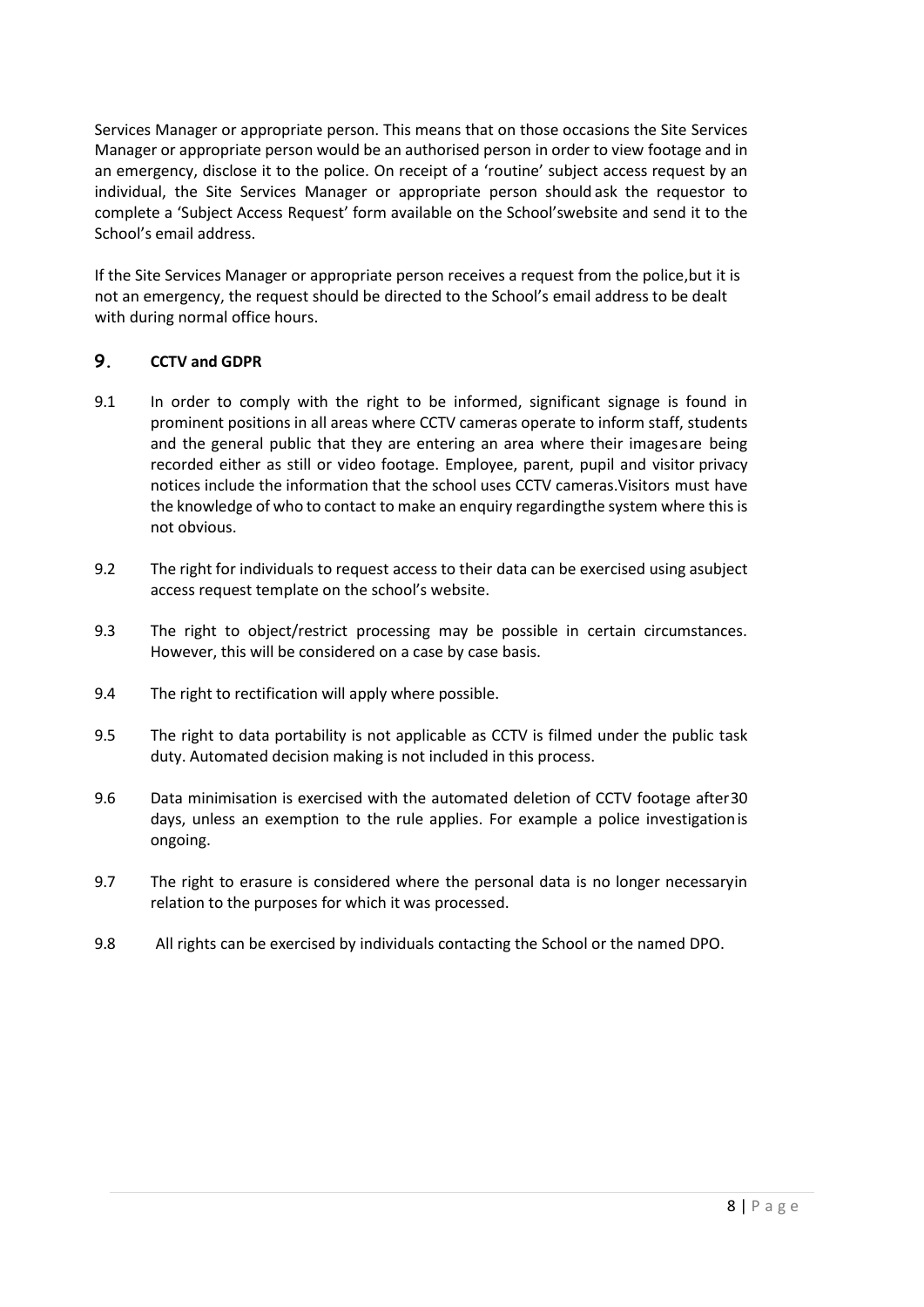## **10. SUBJECT ACCESS REQUESTS**

- 10.1 Individuals have the right to request access to CCTV footage relating to themselves under the GDPR and DPA. The Subject Access and ICO guidance will be followed.
- 10.2 All requests should be made in writing to the School. Individuals submitting requests for access will be asked to provide sufficient information to enable thefootage relating to them to be identified. For example, date, time and location.
- 10.4 The School will respond to a request within one calendar month of receiving a valid request.
- 10.5 Where a Subject Access Request includes footage of another individual not included in the request, the school must either use 'blurring' to distort the imagesto only the relevant individual, or gain consent to disclose third party personal data from those individuals not involved in the request.
- 10.6 The School reserves the right to refuse access to CCTV footage where this would prejudice the legal rights of other individuals or jeopardise an ongoing investigation.
- 10.7 Wherever possible, the School will notify the requester if an exemption or limitation to their request applies, such as, but not limited to:
	- 10.7.1 A claim to legal professional privilege in legal proceedings
	- 10.7.2 The request will infringe on a third party's rights and freedoms
	- 10.7.3 Any other exemption to the right of access as stated in the GDPR and DPA.
- 10.8 The School understands that individuals have further individual rights under theGDPR and DPA and will seek DPO advice where necessary.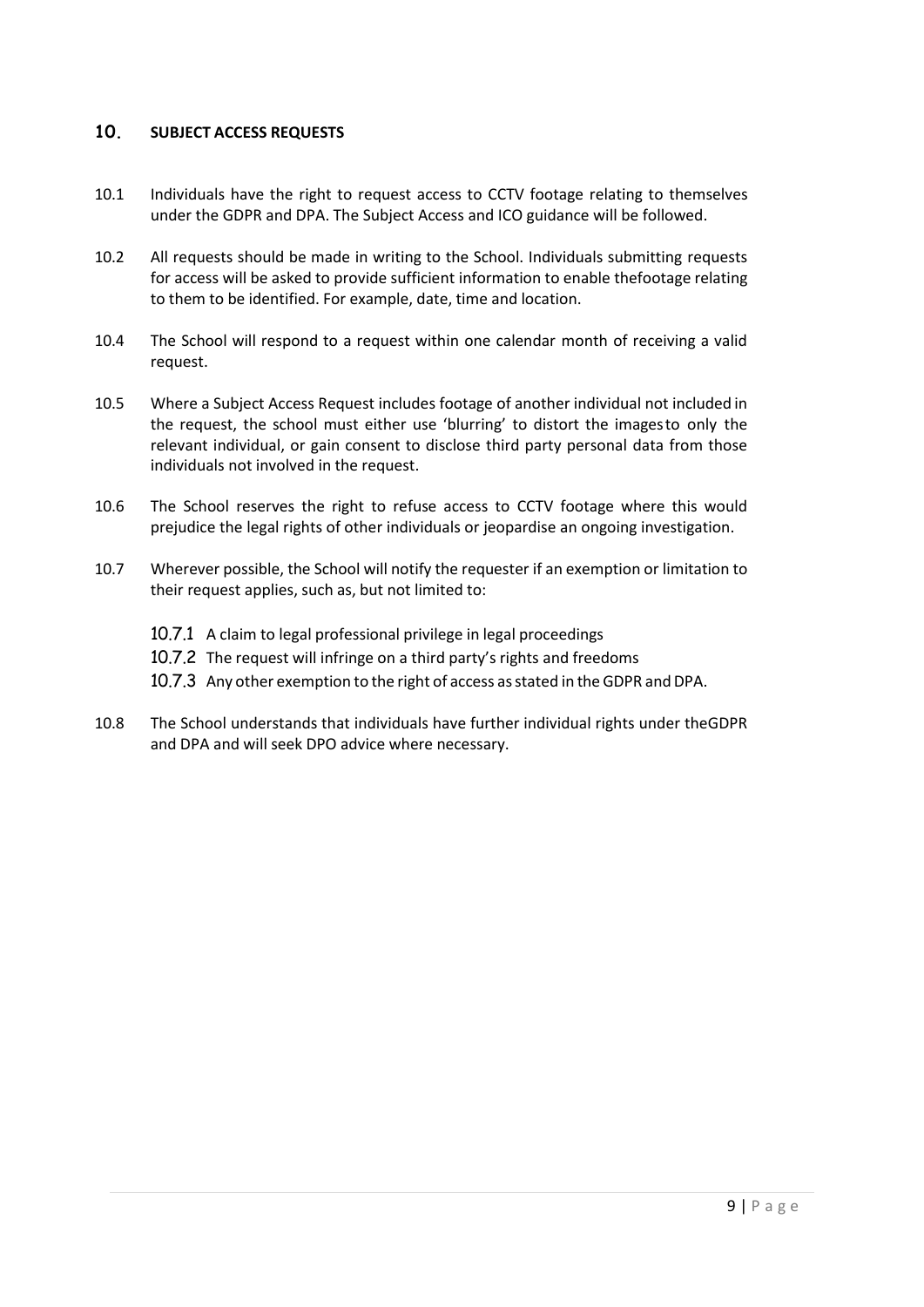### **11.0 FREEDOM OF INFORMATION**

- 11.1 The School may receive requests under the Freedom of Information Act 2000 (FOI). A response must be provided within 20 working days, beginning from the next working date after receipt of the request.
- 11.2 If individuals are capable of being identified from the CCTV images, personal datais unlikely to be disclosed in response to an FOI request as Data Protection Legislation will apply and the rights of the individual will need to be considered.

### **12.0 APPEALS**

12.1 There is a School 'Subject Access Procedure'thatshould be followed in the eventthat an individual is refused access to CCTV images and they are not satisfied with this outcome or the reasons why access has been refused. The appeal procedure document will be provided to the requester in the final response fromthe School to the individual making the Subject Access Request.

#### **13.0 COMPLAINTS**

13.1 Complaints and enquiries about the operation of CCTV within the school should be addressed through the School's complaints procedure. Where necessary, the School's Data Protection Officer will be informed of the complaint.

#### **14.0 REVIEW**

14.1 The School's DPO and Local Governing Body will review this document annually to reflect changes in best practice, legislative changes and guidance from the Regulatory Authority (Information Commissioner's Office).

I have read and understood the terms of this Policy. I understand that I mustadhere to this Policy at all times.

Signed: Dated: Print: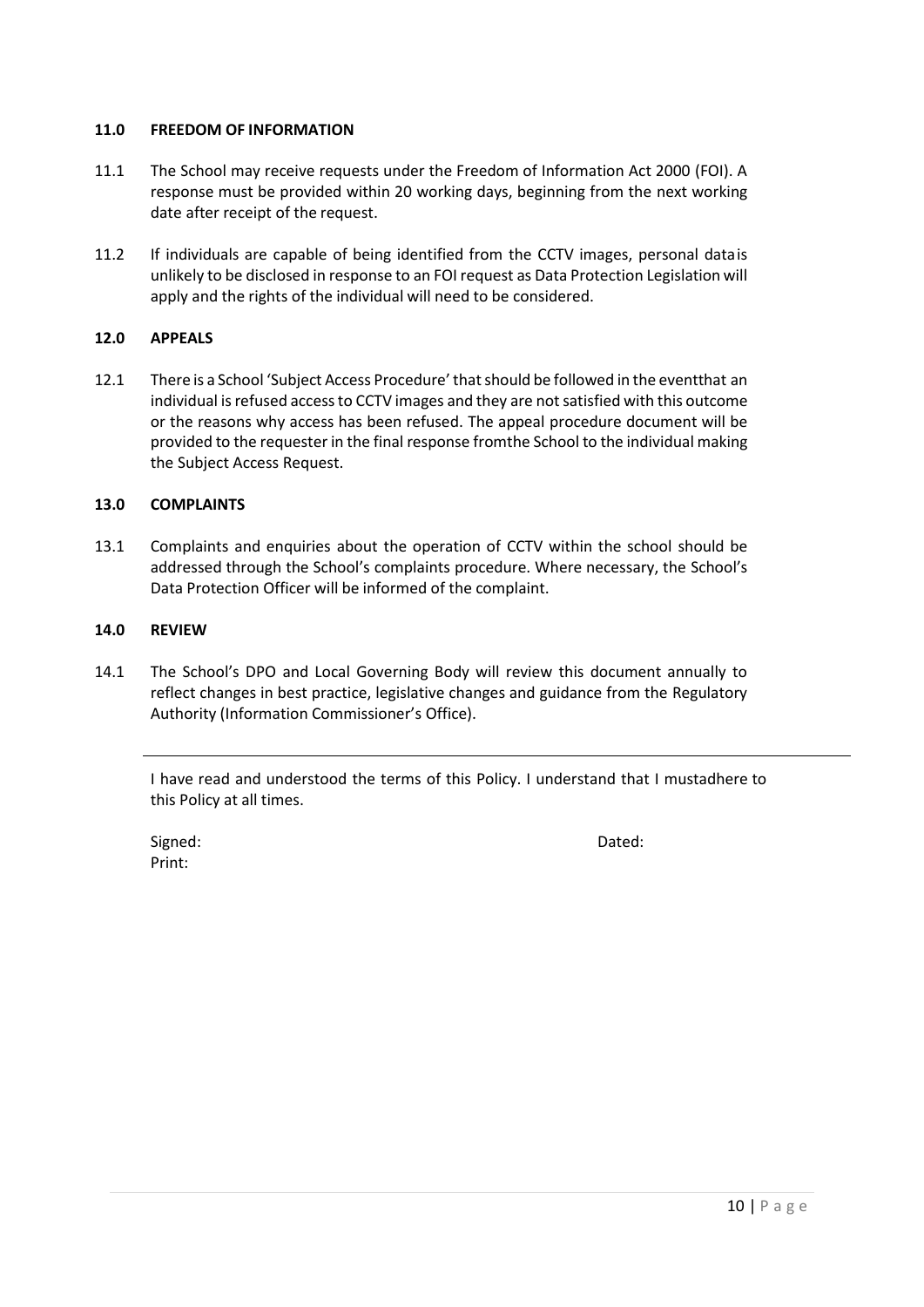| <b>Review Programme:</b>            |                                 |
|-------------------------------------|---------------------------------|
| <b>Ratified by Governors at:</b>    | <b>Full Governor Meeting on</b> |
|                                     |                                 |
| Date for next review:               | February 2025                   |
| <b>Signed - Chair of Governors:</b> |                                 |
| Signed - Headteacher:               |                                 |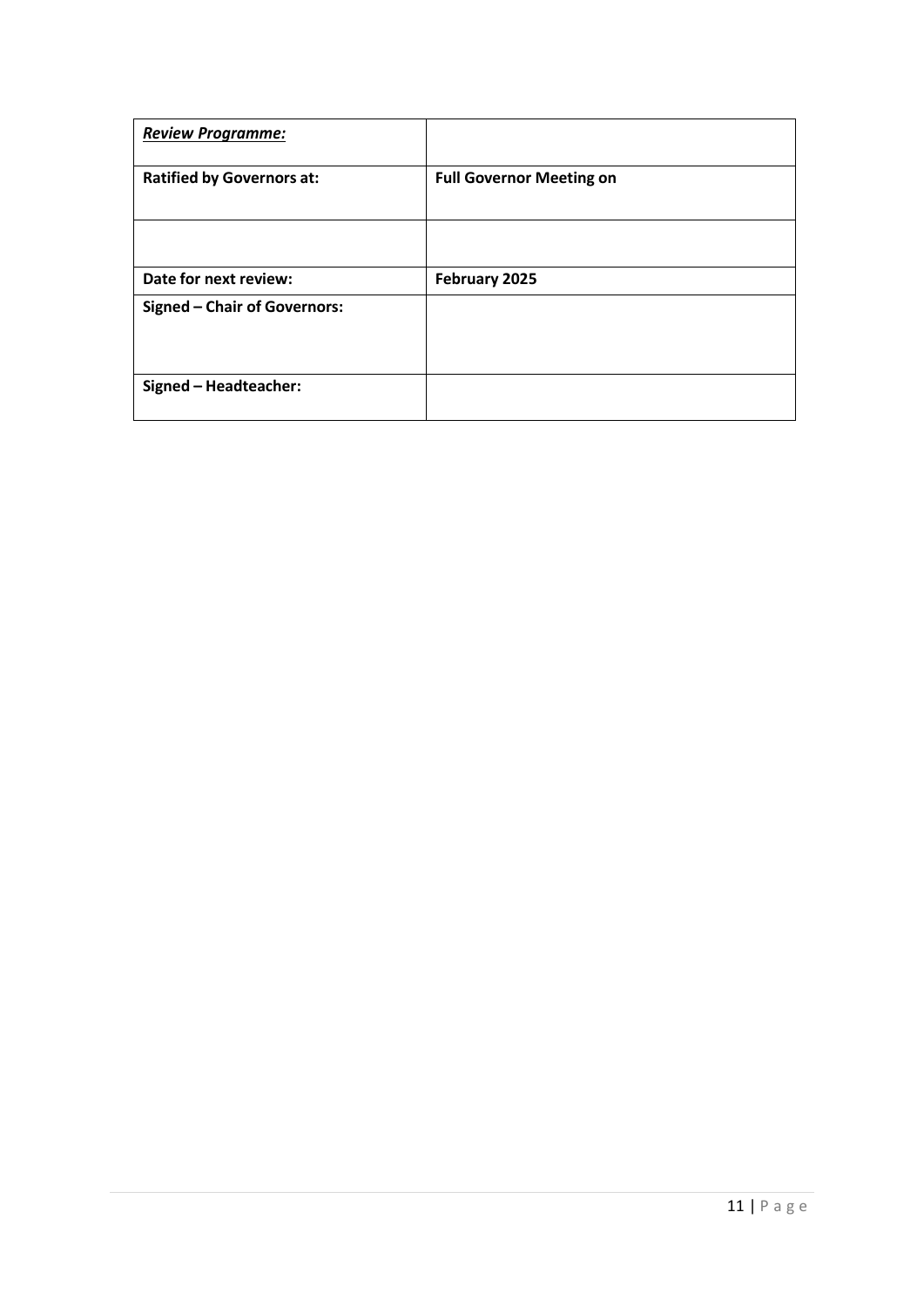### Annex A CCTV INSTALLING AND MONITORING

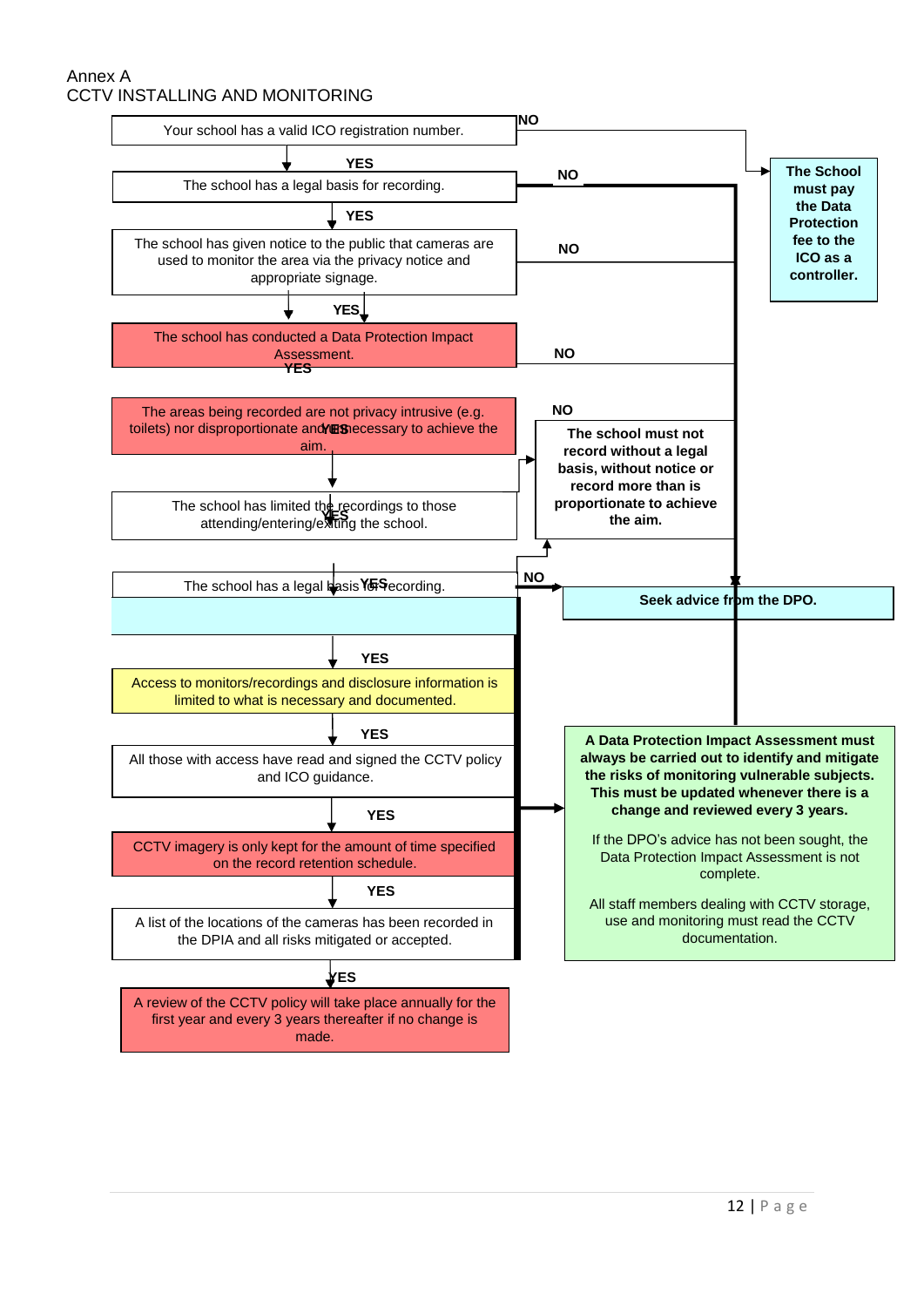## Annex B CCTV VIEWING AND DISCLOSURE